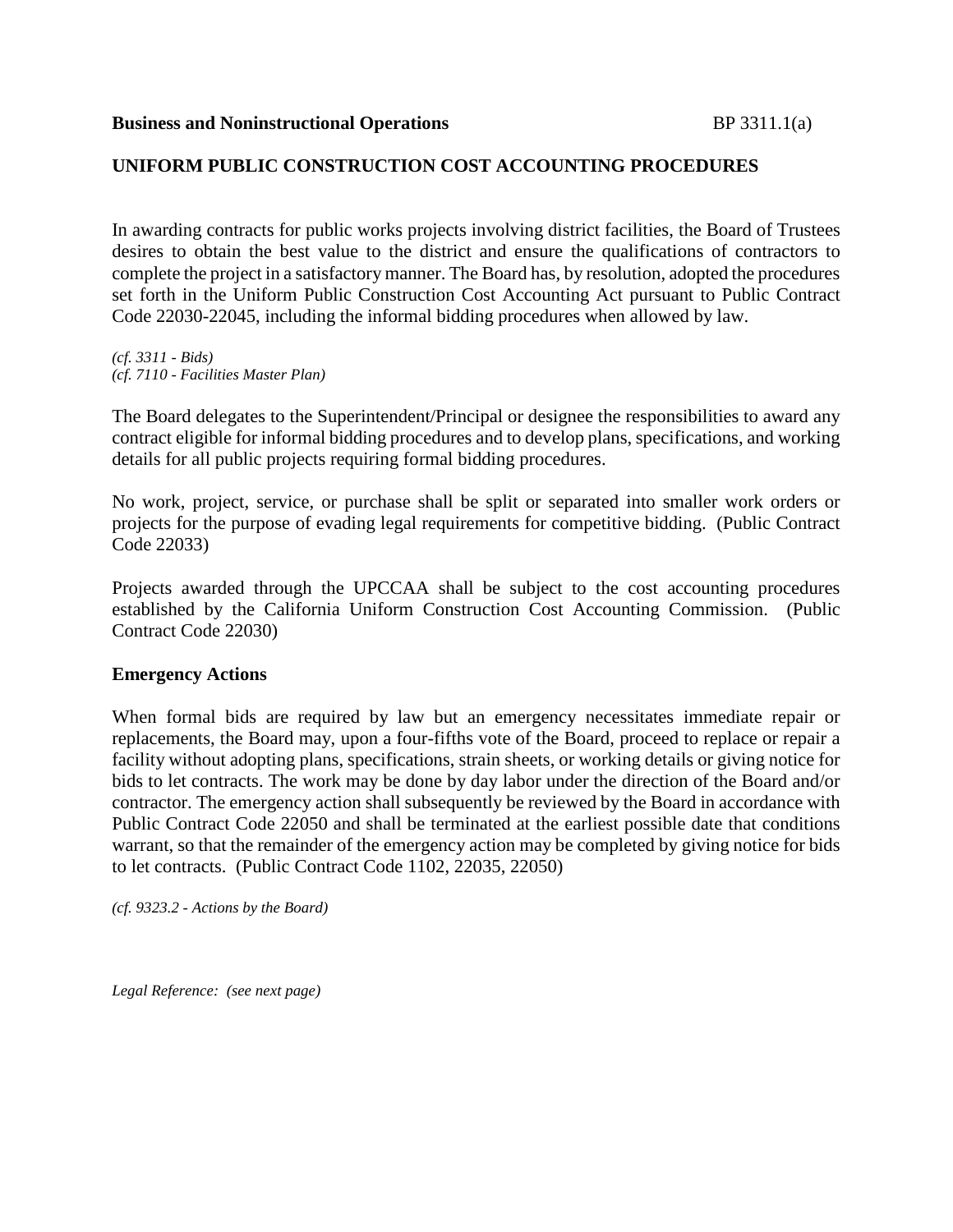#### BP 3311.1(b)

## **UNIFORM PUBLIC CONSTRUCTION COST ACCOUNTING PROCEDURES** (continued)

*Legal Reference:*

*PUBLIC CONTRACT CODE*

*1102 Definition of emergency 20110-20118.4 Local Agency Public Construction Act; school districts 22000-22020 California Uniform Construction Cost Accounting Commission 22030-22045 Alternative procedures for public projects (UPCCAA), especially: 22032 Applicability of procedures based on amount of project 22034 Informal bidding procedure 22035 Emergency need for repairs or replacement 22037-22038 Formal bidding procedures for projects exceeding \$175,000 22050 Alternative emergency procedures*

*Management Resources:*

*CALIFORNIA UNIFORM CONSTRUCTION COST ACCOUNTING COMMISSION PUBLICATIONS Cost Accounting Policies and Procedures Manual Frequently Asked Questions WEB SITES CSBA: http:// www.csba.org California Association of School Business Officials: http://www.casbo.org California Uniform Construction Cost Accounting Commission: http://www.sco.ca.gov/ard\_cuccac.html*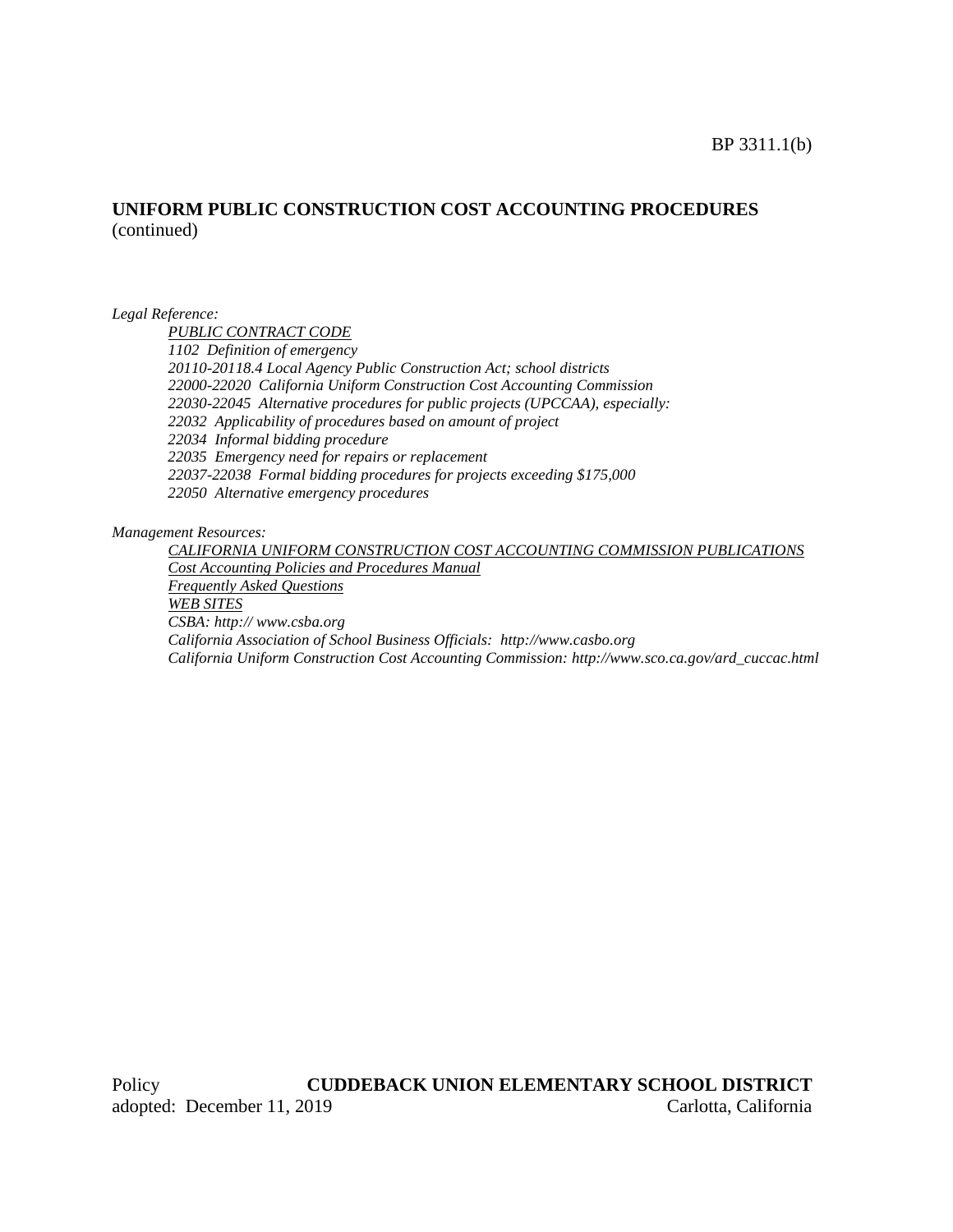## **UNIFORM PUBLIC CONSTRUCTION COST ACCOUNTING PROCEDURES**

Procedures for awarding contracts for public works projects shall be determined on the basis of the amount of the project, as follows:

- 1. Public projects of \$60,000 or less may be performed by district employees by force account, negotiated contract, or purchase order. (Public Contract Code 22032)
- 2. Contracts for public projects of \$200,000 or less may be awarded through the following informal procedures: (Public Contract Code 22032, 22034, 22038)
	- a. The Superintendent/Principal or designee shall prepare a notice inviting informal bids which describes the project in general terms, explains how to obtain further information about the project, and states the time and place for the submission of bids. This notice shall be disseminated by mail, fax, or email to either or both of the following:
		- (1) All contractors on a list of qualified contractors maintained by the district for the category of work being bid, unless the product or service is proprietary, at least 10 calendar days before bids are due
		- (2) All construction trade journals identified pursuant to Public Contract Code 22036
	- b. The district shall review the informal bids that were submitted and award the contract, except that:
		- (1) If all bids received through the informal process are in excess of \$200,000, the contract may be awarded to the lowest responsible bidder, provided that the Board of Trustees adopts a resolution with a four-fifths vote to award the contract at \$212,500 or less and the Board determines the district's cost estimate is reasonable.
		- (2) If no bids are received through the informal bid procedure, the project may be performed by district employees by force account or negotiated contract.
- 3. Public projects of more than \$200,000 shall, except as otherwise provided by law, be subject to formal bidding procedures, as follows: (Public Contract Code 22032, 22037, 22038)
	- a. Notice inviting formal bids shall state the time and place for receiving and opening sealed bids and distinctly describe the project. The notice shall be disseminated in both of the following ways: